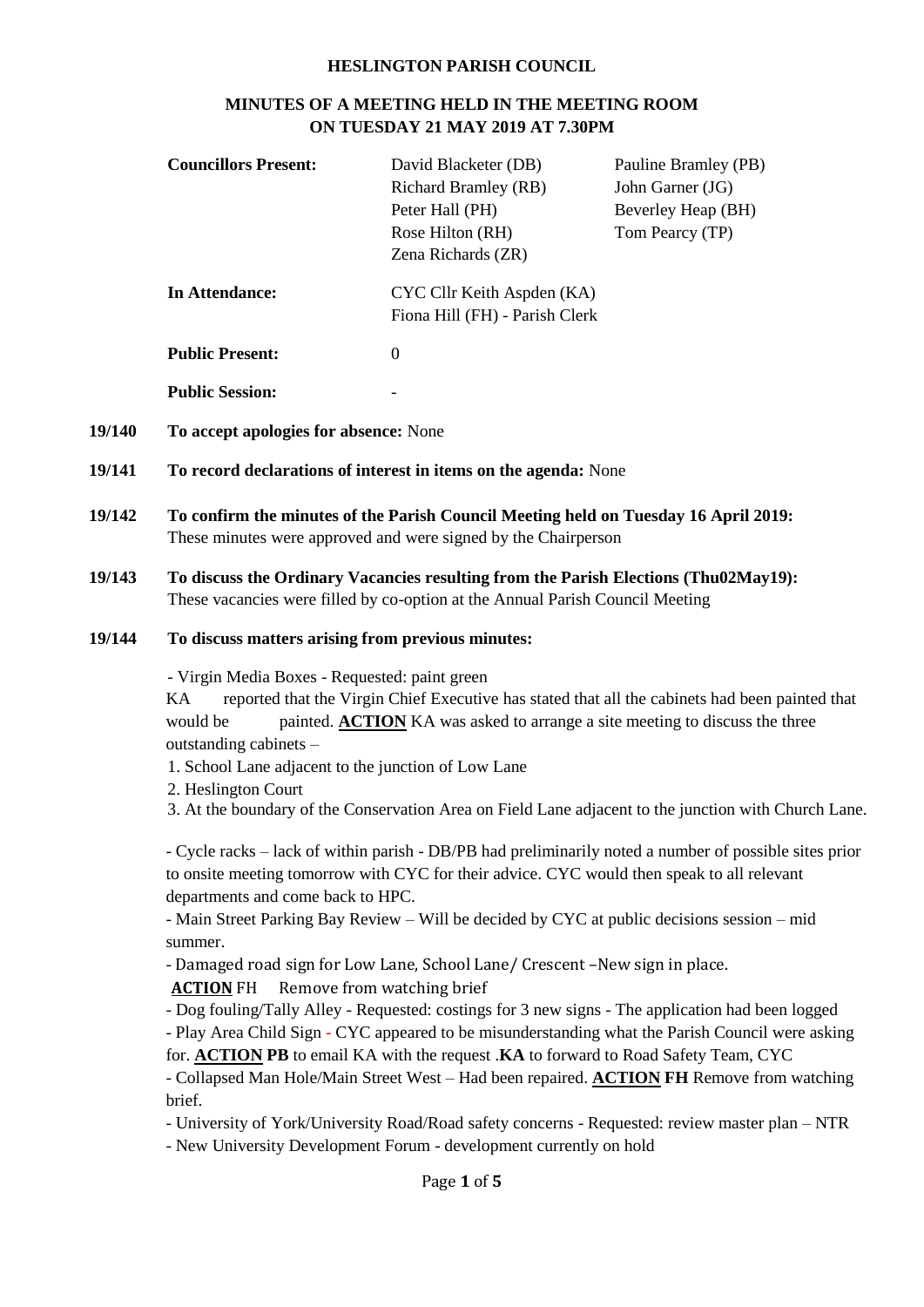- Broken fence at the Outgang – Still not repaired, **ACTION TP** to speak with Halifax Estates

- Julian Sturdy – invite to attend Parish Council Meeting – **ACTION FH** to contact his office to ask for some available dates, to arrange a date for a meeting.

- Gutter cleaning rota- KA reported done annually. Request if requires cleaning in between.

- Sinclair Signage – no action necessary.

- Latte Levy – PB had emailed Gordon Eastham with the PC's suggestions.

- Resident had received response from CYC re University inappropriate signage in a Conservation Area –"too small to warrant enforcement".

# **19/145 To Discuss, if necessary, long-standing matters:**

1. Appearance of village –

Grass in Main Street – Still not cut. **ACTION PB** would chase up

Common Lane/Long Lane/Langwith Stray – **ACTION PB** to arrange a contractor to cut road sides. Graffiti Wipes – The Lengthsman is happy to go ahead with any necessary training.

1.1 Street Furniture

The Parish Council suggested to draft guidelines before any benches were purchased.

**ACTION FH** would contact YLCA and North Tyneside Council about their benches in Whitley Bay, where they have a scheme to manage plaque space.

2. Highway Matters – **ACTION KA** to request update on proposed Lord Deramores Road Safety Scheme

3. City of York Council

3.1 Article 4 (2) Direction – Awaiting CYC to sign off this application

3.2 Local Plan – Following the removal of Strensall Barracks, there must be a further six-week consultation; the inspector will then proceed to public examination.

4. University of York

4.1 Antisocial Behaviour – Cllrs reported a couple of incidents. JG had reported an incident over the previous Bank Holiday w'end to the police and had not been given an incident number. BH had requested an update form Sarah Frankland, Strategic Projects Manager, University of York.

**ACTION FH** to write to Simon Hall, PSCO, to ask why an incident number had not been given. 4.2 Latte Levy

The schemes had been submitted to the university.

5. Neighbourhood Planning – DB reported work continuing towards the final submission version. 6. Communication: Thanks to PH for the latest edition of the newsletter. Website up to date with information provided.

# **19/146 To receive any matters raised by members of public:** None

# **19/147 To report and make relevant recommendations on new planning applications:**

*Letter A: We support the application*

*Letter B: We have no objections*

*Letter C: We do not object but wish to make comments or seek safeguards as set out overleaf Letter D: We object on the planning grounds set out overleaf*

1. 19/00810/TCA 15 Hall Park Heslington

PB had emailed Brian Williams, CYC, as the Parish Council had received a number of applications to fell trees. The application said the cherry tree was not diseased though it had decay. Mr Williams had inspected the tree and in his opinion, it should be felled*. There is major decay in a large limb. That limb requires removal. Unfortunately, when that limb is removed it renders the remaining tree lop sided and potentially unstable. There is also evidence of Honey fungus.* 

**ACTION FH** Letter B: The PC has no objections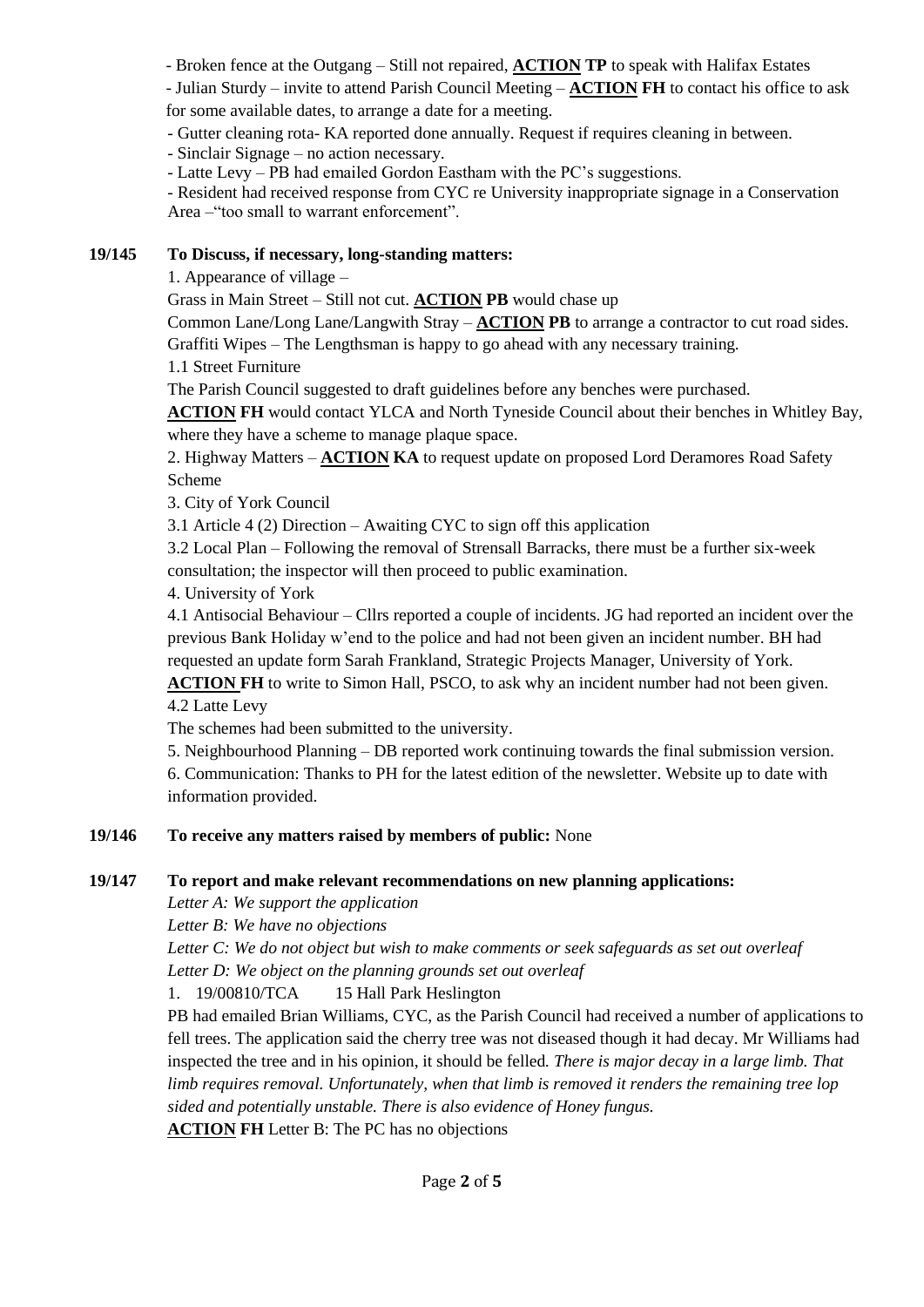## **2.** 19/00928/TCA 1 Barn Grove

PB had emailed Brian Williams, CYC for further information. No response had been received. **ACTION FH** would respond to Dan Calvert/Harvey Lowson/Brian Williams requesting that, as in a Conservation area, a site visit is made prior to CYC making a decision. The PC requests a copy of the report.

## **19/148 To report planning decisions by City of York Council:**

1. 18/02786/FUL Cherry Tree Cottages, Main Street Withdrawn

### **19/149 To receive reports from representatives of following outside bodies:**

1. Ward Councillors – Updates given within the minutes

- 2. North Yorkshire Police No report received
- 3. Heslington East Community Forums NTR
- 4. Good Neighbours Forum PB reported the next meeting would be in June/July 2019
- 5. Ouse and Derwent Drainage Board NTR
- 6. Sports Field TP reported the AGM took place last week and finances are the top priority
- 7. York Environment Forum NTR
- 8. Alms Houses NTR
- 9. The Meeting Room NTR
- 10. Fulford & Heslington Ward Next Ward Team meet  $28<sup>th</sup>$  May

### **19/150 To receive any new correspondence received by the council:**

The Parish Council noted receipt of a letter of apology from Lord Deramores Primary School, for works which took place during the Easter holiday

#### **19/151 To receive matters raised by members:**

Planter – DB reported this was now replanted.

RAF Elvington – RH reported that recent low/night flights had been too low over the SSSI, so she had spoken to RAF Leeming and Elvington Airfield and the route was changed. RH reported that the Elvington Air Field Events Calendar website is very helpful, for daily events taking place.

## **19/152 To discuss matters raised by Parish Clerk/Responsible Financial Officer:**

1. Bookkeeping records for year ending 31 Mar 19 to date

FH circulated copies of a bank reconciliation dated 10 May 2019, along with an income & expenditure report. There were a couple of queries from Cllrs. **ACTION FH** to check and email explanations to Cllrs.

2. Financial management - Internal Controls, Property/Asset Checks, Internal/External Audits, GDPR Internal controls conducted by ZR

Matters raised with/by Yorkshire Local Councils Association (YLCA) – Info/updates emailed to Cllrs.

4. To approve the following invoices for payment

| 4.1 | Parish Clerk | Salary              | £295.02 | 001799 |
|-----|--------------|---------------------|---------|--------|
| 4.2 | Lengthsman   | Salary              | £372.49 | 001800 |
| 4.3 | <b>HMRC</b>  | <b>PAYE</b>         | £928.80 | 001807 |
| 4.4 | Parish Clerk | <b>Expenses</b>     | £42.07  | 001809 |
| 4.5 | Parish Clerk | Home Work Allowance | £46.80  | 001810 |
| 4.6 | Zurich       | Insurance           | £519.83 | 001811 |
|     |              | Page 3 of 5         |         |        |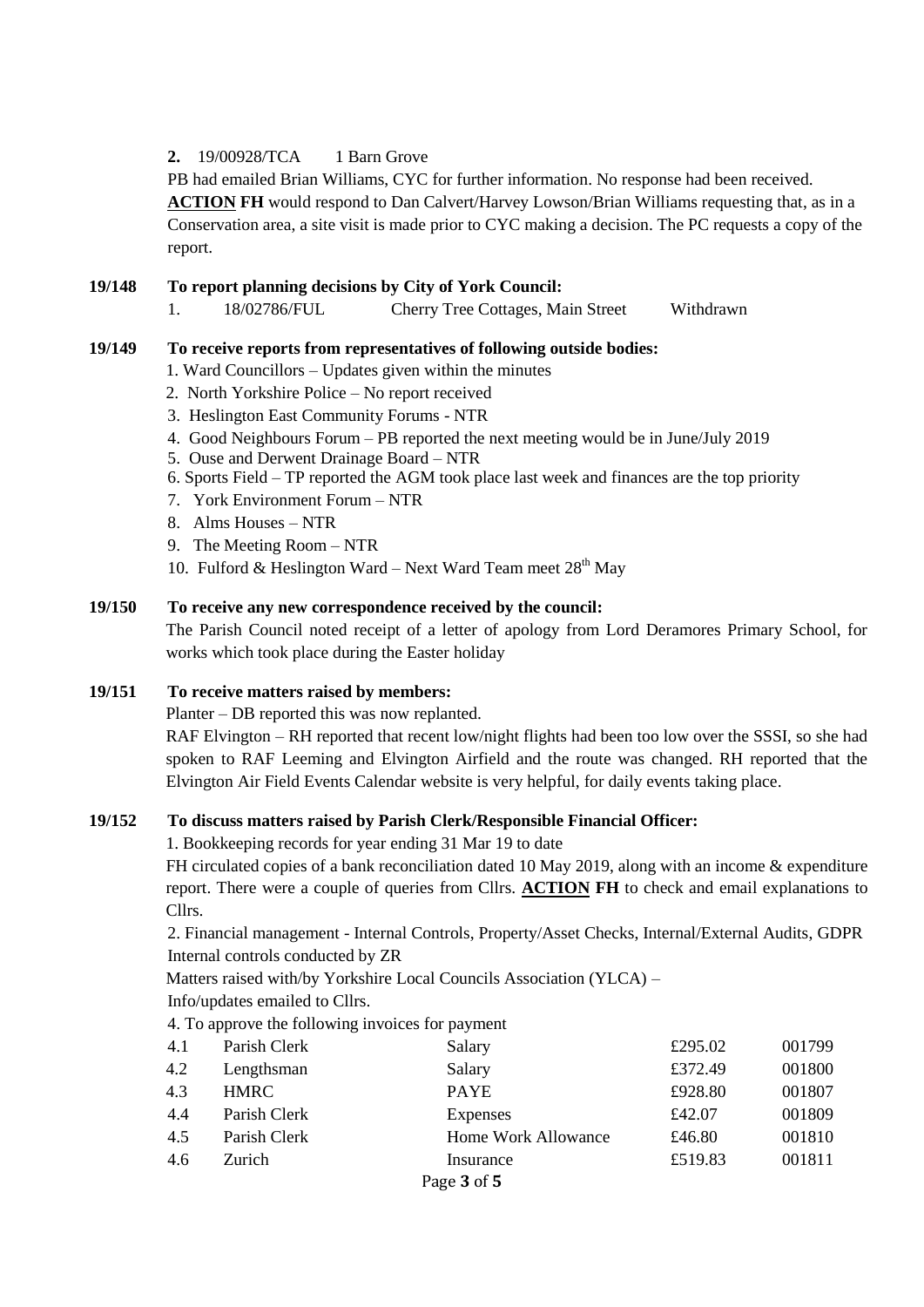| 4.7  | <b>Yorkshire Internal Audit Services</b> |                       | £300.00 | 001812 |
|------|------------------------------------------|-----------------------|---------|--------|
| 4.8  | <b>York Print Company</b>                | Newsletter            | £97.00  | 001813 |
| 4.9  | Focus 4 Print                            | Neighbourhood Plan    | £96.00  | 001814 |
| 4.10 | Deans Garden Centre                      | <b>Planter Plants</b> | £10.74  | 001815 |
| 4.11 | <b>YLCA</b>                              | Subscription          | £583.00 | 001816 |
|      | Cheque 001808 cancelled                  |                       |         |        |

**19/153 To confirm the dates of the future meeting(s) on Tuesdays at 7.30 p.m. in the Meeting Room as:** 18Jun19, 16Jul19, 20Aug19, 07Sep19, 15Oct19, 19Nov19, 17Dec19

Please Note: The Parish Council is keeping a watching brief on items reported, but awaiting intervention and will include on the agenda as and when specific information to report:

#### 1. City of York Council/Ward Cllr Keith Aspden

| - Virgin Media Boxes       | Requested: paint green<br>KA in contact with Chief Executive Virgin Media<br>Locations of unpainted (white) virgin media cabinets are noted at:<br>1. School Lane adjacent to the junction of Low Lane;<br>2. Heslington Court;<br>3. At the boundary of the Conservation Area on Field Lane adjacent to<br>the junction with Church Lane |  |  |
|----------------------------|-------------------------------------------------------------------------------------------------------------------------------------------------------------------------------------------------------------------------------------------------------------------------------------------------------------------------------------------|--|--|
| - Dog fouling/Tally Alley  | Requested: 3 new signs from Ward Grant In process                                                                                                                                                                                                                                                                                         |  |  |
| - Play Area Child Sign     | KA asked to follow up with CYC                                                                                                                                                                                                                                                                                                            |  |  |
| - Local Plan               | Will be a further six-week consultation; the inspector will then<br>proceed to public examination                                                                                                                                                                                                                                         |  |  |
| - Main Street parking bays | 12hr to 2hr<br>Decision to be taken by CYC mid summer                                                                                                                                                                                                                                                                                     |  |  |
| - Villages benches         | Enquiries being made. For further discussion                                                                                                                                                                                                                                                                                              |  |  |
| - Cycle racks              | Site visit with CYC on 22 <sup>nd</sup> May                                                                                                                                                                                                                                                                                               |  |  |

- Potholes/Road surface Common Lane/Long Lane/Langwith Stray Requested: repair KA had reported and CYC advised these would be repaired when they reached intervention levels

- Footpath, University Road. opp Heslington Hall bus stop - The path will be diverted - work is planned for August 2019

- University of York/University Road/Road safety concerns Requested: review master plan NFR

| The Pensions Regulator – Duties Checker                                                                                                   |              |  |
|-------------------------------------------------------------------------------------------------------------------------------------------|--------------|--|
|                                                                                                                                           |              |  |
| Heslington Parish Council is an employer who has to provide a pension.                                                                    |              |  |
| Their Staging Date is                                                                                                                     | 01 July 2017 |  |
| What you need to do and by when:                                                                                                          |              |  |
| Confirm who to contact                                                                                                                    | Done         |  |
| FH has exchanged emails with The Pensions Regulator to advise them that both the Primary Contact and the Secondary Contact is Fiona Hill. |              |  |
| Choose a pension scheme.<br>2.                                                                                                            | Done         |  |
| The Parish Council has enrolled with Now Pensions Trustees Ltd, 164 Bishopsgate, London, EC2M 4LX with assistance from Ardent IFA Ltd, 80 |              |  |
| Clifton, York YO30 6BA. Tel: 01904 655330. Email: hello@ardentuk.com                                                                      |              |  |
| Type of pension scheme:                                                                                                                   | Occupational |  |
| Employer pension scheme reference (EPSR)                                                                                                  | 35LZ         |  |